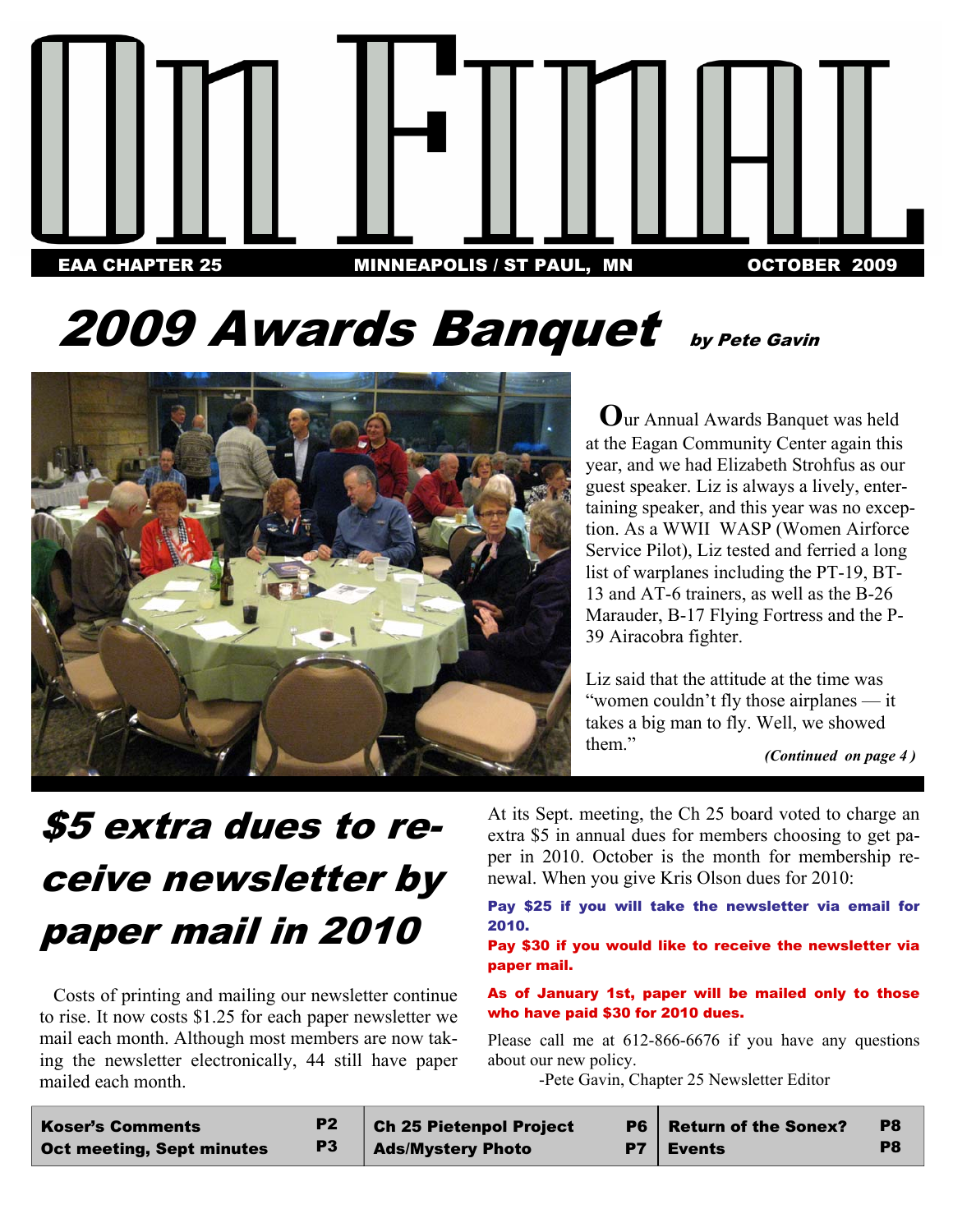# Koser's Comments



 **I**'ve received lots of positive comments about our annual banquet and our speaker, Liz Strohfus. It was truly a team effort to put the event together. BCFL Pat Halligan once again pulled off the reservations and arrangements in great form. Jon Cumpton organized the awards arrangements, Bill Brown confirmed the Young Eagle pilots and ground crew, Andy Hutchinson did an excellent job with the annual fund-raising campaign, and

the entire board provided inputs on several aspects of the planning the banquet..

Don Ingraham is coming to our 21 October meeting to enlighten us on soaring and towing gliders. Don's company is Cross Country Soaring, and his experience should provide some good images, information, and response to member questions.

Richard Shearman an Inspector with the Mpls FSDO will attend our November meeting and will try to bring someone from the Airworthiness area as well. We must remember he IS an Inspector and on duty 24/7 so we need to have questions submitted ahead of time. He will address ramp checks, runway incursions, and the plastic license requirement by March of 2010. PLEASE submit your questions to me via email at least by 11 November so I can have a list of them ready for him.

We are indeed fortunate that Dick and Joan Navratil have agreed to host our Chapter 25 Christmas party. More details about that event will be forthcoming.

I am quite pleased to see the Pietenpol Project under Peter Denny's leadership developing as it is. Lots of folks are committed to the project, and quite enthusiastic about it. Our Bert Sisler Aviation Education Center is about to include an active airplane builders' workshop.

Incidentally, we now have a Pietenpol in our hangar, which should provide some positive motivation for members on the Pietenpol Project. How about that?

JFK

### P.S.

 See the note at the bottom of page 6 if you would like to come to next Wednesday's meeting early and help rig Bob Poore's pietenpol.

ON FINAL is published monthly by Chapter 25 of the Experimental Aircraft Association (EAA) for the use, education and enjoyment of Chapter members and others to whom it is provided. No claim is made for the accuracy of materials presented. Editorial content is the opinion of the contributor and does not necessarily reflect the position of Chapter 25 nor EAA. Submissions for publication, questions or comments on articles, etc. are encouraged and should be addressed to: **Pete Gavin 6905 12th Ave So, Richfield MN 55423 612-866-6676 email petegavin@comcast.net**  Submission deadline: 1st Wednesday of the month. New or renewal memberships (\$25/year) should be addressed to: **Kris Olson, 110 7th St. N, Cannon Falls, MN 55009**. Permission for other EAA Chapters to use the noncopyrighted portions of this publication is hereby given as long as the source is acknowledged. Any copyrighted material that appears in this newsletter is with the permission of the acknowledged copyright holder. Any further copying must obtain the permission of the original copyright holder.



*Minneapolis/St. Paul* 

**Visit our website at eaa25.org** 

**President** 

John Koser 952-831-5142 jfkoser@comcast.net

**Vice President** Andy Hutchinson 952-758-9703 achutch@bevcomm.net

**Secretary** Craig Nelson 952-949-0400 c.s.nelson@msn.com

**Treasurer** Kris Olson 651-675-6826 ksimpson2@yahoo.com

**Membership Coordinator** Kris Olson 651-675-6826 ksimpson2@yahoo.com

**Newsletter Editor** Pete Gavin 612-866-6676 petegavin@comcast.net

**Young Eagle Coordinator** Bill Brown 612-269-2868 shelties@charter.net

**Technical Counselors** Bob Eckstein\* 763-494-6993 Peter Denny 763-529-5325 peterthepilot\_99@yahoo.com

\* also flight advisor

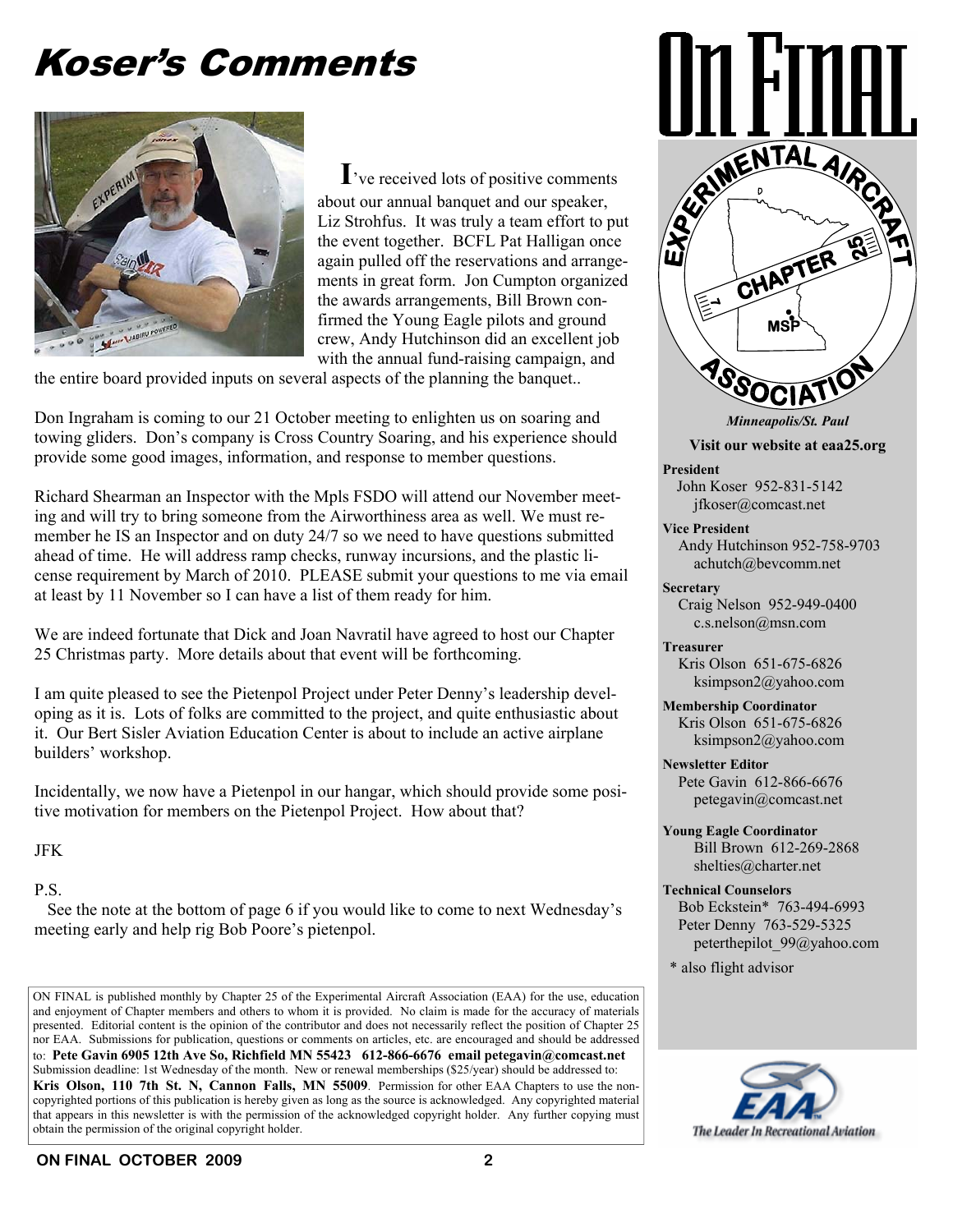## This Month: Wed Oct 21st—Chap. Hangar—6 pm

### Grill on at 6, Meeting starts at 7. Please bring something to share.

**Program:** Don Ingraham is coming to our 21 October meeting to enlighten us on soaring and towing gliders. Don's company is Cross Country Soaring, and his experience should provide some good images, information, and response to member questions. We will also be electing officers for 2010 (see below).

### Sat Oct 17th—Young Eagles at 9am, BSAEC hangar at Airlake.

Young Eagle volunteers, please contact Bill Brown for more information.

### Sun Dec 13th —Annual Christmas Dinner at Dick Navratil's

**Directions to Chapter Hangar at Airlake:** South on I-35 to Hwy 70 (Megastop), then East to Hamburg Ave (3rd stop sign.) Right turn and South to airport perimeter road. Left on airport perimeter road then right on Hotel or India Lane. If the surface is dry, please park on grass between hangars.

**EAA Chapter 25 Meeting Minutes September 16, 2009 Presiding Officer: John Koser Location: Bert Sisler Aviation Education Center (BSAEC) at Airlake** 

#### **Business meeting discussions**

Tom Youngdahl, a guest visiting our meeting was introduced.

- Our annual chapter banquet is October 4 at the Eagan Community Center. Liz Strophus will speak about her experiences as a WASP during WWII. Tickets are \$17 and available from Kris Olson.
- Our fundraiser raffle is drawing to a close. The ticket return rate has picked up and we are about \$150 behind where we were last year at this time. Please turn in your sold tickets to Andy Hutchinson. He will accept them up through the first part of the banquet.
- We have 10 kids lined up for our Young Eagles rally on Saturday. We also have an event scheduled at New Richmond on October 3. Call Bill Brown if you can help with ground crew or as a pilot. Bill is also looking for volunteers to help give a tour of Airlake Airport to a Home Schooling Group on September 29.
- Peter Denny proposed that the chapter take on a project to build a Pietenpol. The members expressed interest so Peter will head a committee to further research the proposal.
- Lou Martin volunteered to head up a team who would take on a project to clean the F86 that is on display at the local City Park. Contact Lou if you would like to participate. Lou also commented on his son's experience flying Predator drones in the military.



## October meeting: Election of Officers for 2010

Here is the current slate of nominees for 2010. Please come prepared to nominate any others you may have in mind and cast your vote!

| President      | John Koser    |
|----------------|---------------|
| Vice President | Terry Carmine |
| Secretary      | Craig Nelson  |
| Treasurer      | Kris Olson.   |

## 2010 EAA Calendars

EAA Calendars for 2010 will be available from the chapter again this year. Please let John Koser know if you would like one reserved for you!

- John Koser commented that we have received a letter from MAC indicating that they are researching developing standards of appearance for hangars and that an inspection of hangar exteriors will occur at Airlake.
- Our October chapter meeting will feature Don Ingraham who will discuss sailplane soaring with Cross Country Soaring at Faribault Airport.

### **Program**

Movie night. A portion of "Kitty Hawk: The Wright Brothers Journey of Invention" was shown.

Submitted by Craig Nelson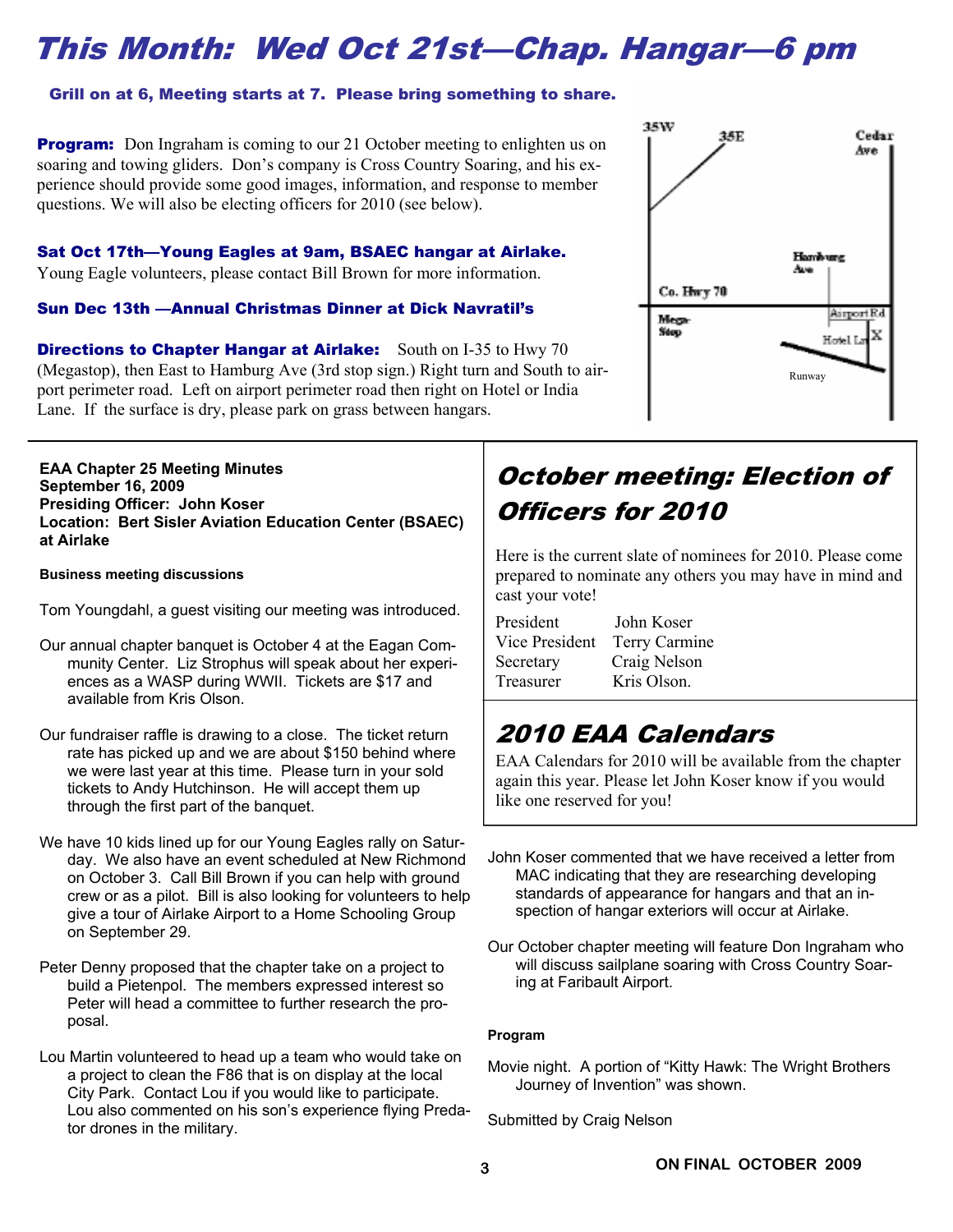# 2009 Banquet

 *(Continued from cover)* 

She qualified as an instructor, and began teaching instruments to male pilots going overseas. For one shooting drill, she was asked to dive into gunners but not go below 500 feet. She heard 50 feet. With her AT-6 skimming just above rooftops, it sounded like thunder and "everyone hit the deck," she said.

> In an aviation industry still dominated by male pilots, Liz certainly serves as a role model for women entering aviation today. But it is also fair to say that her indomitable spirit, can-do attitude, tolerance, sense



*Banquet speaker Liz Strohfus with Chapter 25 president John Koser* 

of humor and persistence would well be modeled by pilots of either sex.

Chapter president John Koser did a great job as MC, and extends his thanks to all who worked to make the night such a success (including Banquet Chairman for Life Pat Halligan!) and all the others who helped to make the banquet a success. Awards for 2009 are listed on page 5.



*Terry Carmine receives 2009 Ron Oehler Chapter Service Award* 



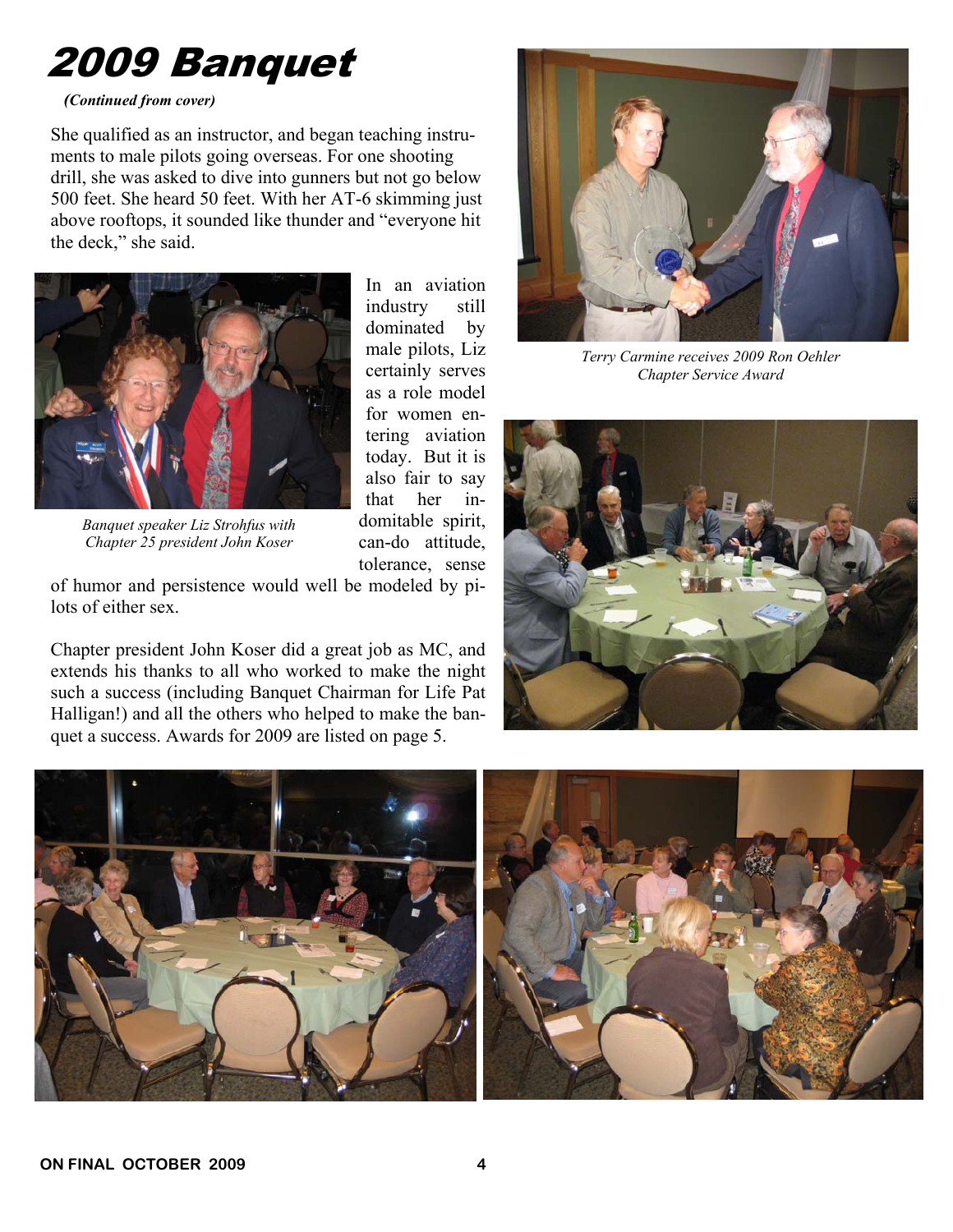

 *(Continued from page 4)* 

## Chapter 25 Awards for 2009

**Ron Oehler Chapter Service Award**  Terry Carmine

> **President**  John Koser

**Vice-President**  Andy Hutchinson

**Treasurer/Membership Coordinator**  Kris Olson

> **Secretary**  Craig Nelson

**Young Eagle Coordinator**  Bill Brown

**Newsletter Editor**  Pete Gavin

**Airventure Volunteers**  Ron Oehler Mike Dolan

**First Flight Award**  David Maib RV-10 Jim Hancock Pitts Model 12

> **Aviation Service to Youth**  John Schmidt

**Chapter Fundraiser**  Andy Hutchinson

**Newsletter Awards**  John Koser Craig Nelson Pat Hoyt Peter Denny Pat Halligan Jon Cumpton David Maib Steve Adkins Bill Brown Lou Martin Jim Ladwig Phil Schaffer Norm Tesmar Greg Cardinal

**YE Top Gun** Mark Kolesar

 **YE Ramp Champ**  Kris Olson

 **YE Pilots & Crew** Jon Cumpton Don Eide Bob Foster Pete Gavin Mark Kolesar Lou Martin Craig Nelson Paul Pankratz Gary Rosch John Schmidt Norm Tesmar LeAnn Aakre Bill Brown Paul Brown Terry Carmine Mike Dolan Ed Hansen Ron Hoyt Andy Hutchinson John Koser Ron Oehler Kris Olson

**Tech Counselors**  Bob Eckstein Peter Denny



*Wilson wins 2009 raffle drawing* **INSIGNIA** FR. **LYKS** 

*Mark* 





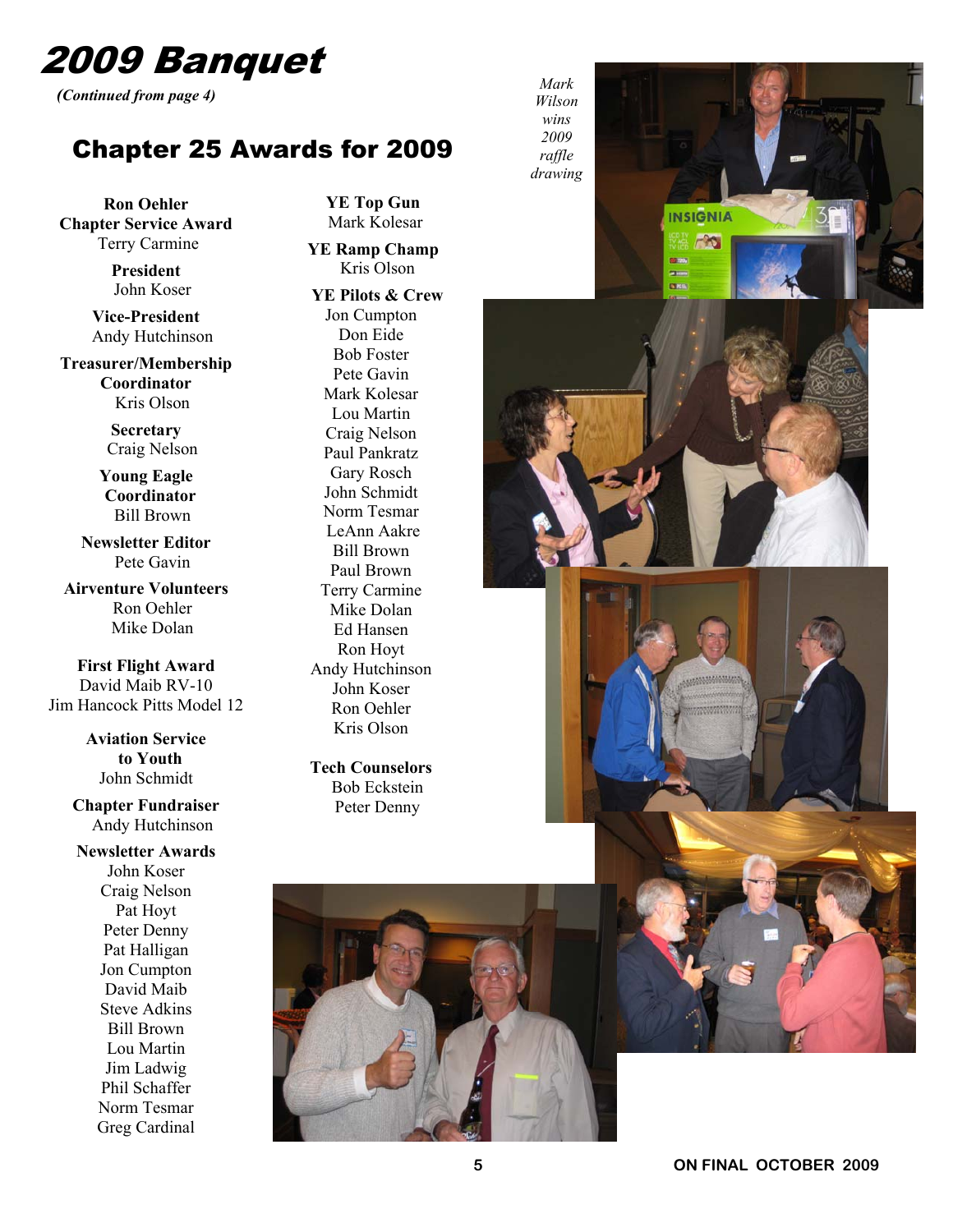# EAA Chapter 25 Pietenpol Project

*EAA Chapter 25 is considering building a Pietenpol as a chapter activity.* 

*Many of us don't have either the knowhow, space, time or money to do it alone.* 

*This is a great opportunity to come together with fellow enthusiasts to share in the excitement of building and flying.* 

*The more we have involved, the less expensive it will be to build. When the Pietenpol is up and flying, you will have the opportunity to share in ownership, a remarkable historical airplane to fly and maintain.* 

*Chapter 25 has in its membership, a number of builders and pilots with experience in building and flying this airplane.* 

*To build this airplane, this is what you will want to consider:* 

*Am I prepared to join EAA 25 (Based at Lakeville Airport)?* 

*Am I keen to learn new skills, engage in the building process and contribute my share of the costs? (A finished Pietenpol works out around \$11K.)* 

*Am I prepared to work as a team, even include members of my family in the process (Chapter 25 families are important to us as members, especially our children? (They are our future aviators!)* 

*If you think you lack the knowledge and skills, remember this:* 

*"Nobody has all the information, but everyone has SOME of the information"* 



*EVER THOUGHT ABOUT BUILDING AND OWNING A PIETENPOL?* 

*For more information, contact Peter Denny 763-226-0473*

### G'Day Everyone,

This is an invitation to chapter members, and avid Pietenpol people, who have nothing to do for the hour and a half leading up to the next chapter meeting, Oct 21st. The activity is to assist Bob Poore rig his Pietenpol in the chapter hangar. We meet at 5:30 pm at BSAEC. **Example 20 and 20 and 20 and 20 and 20 and 20 and 20 and 20 and 20 and 20 and 20 and 20 and 20 and 20 and 20 and 20 and 20 and 20 and 20 and 20 and 20 and 20 and 20 and 20 and 20 and 20 and 20 and 20 and 20 and 20**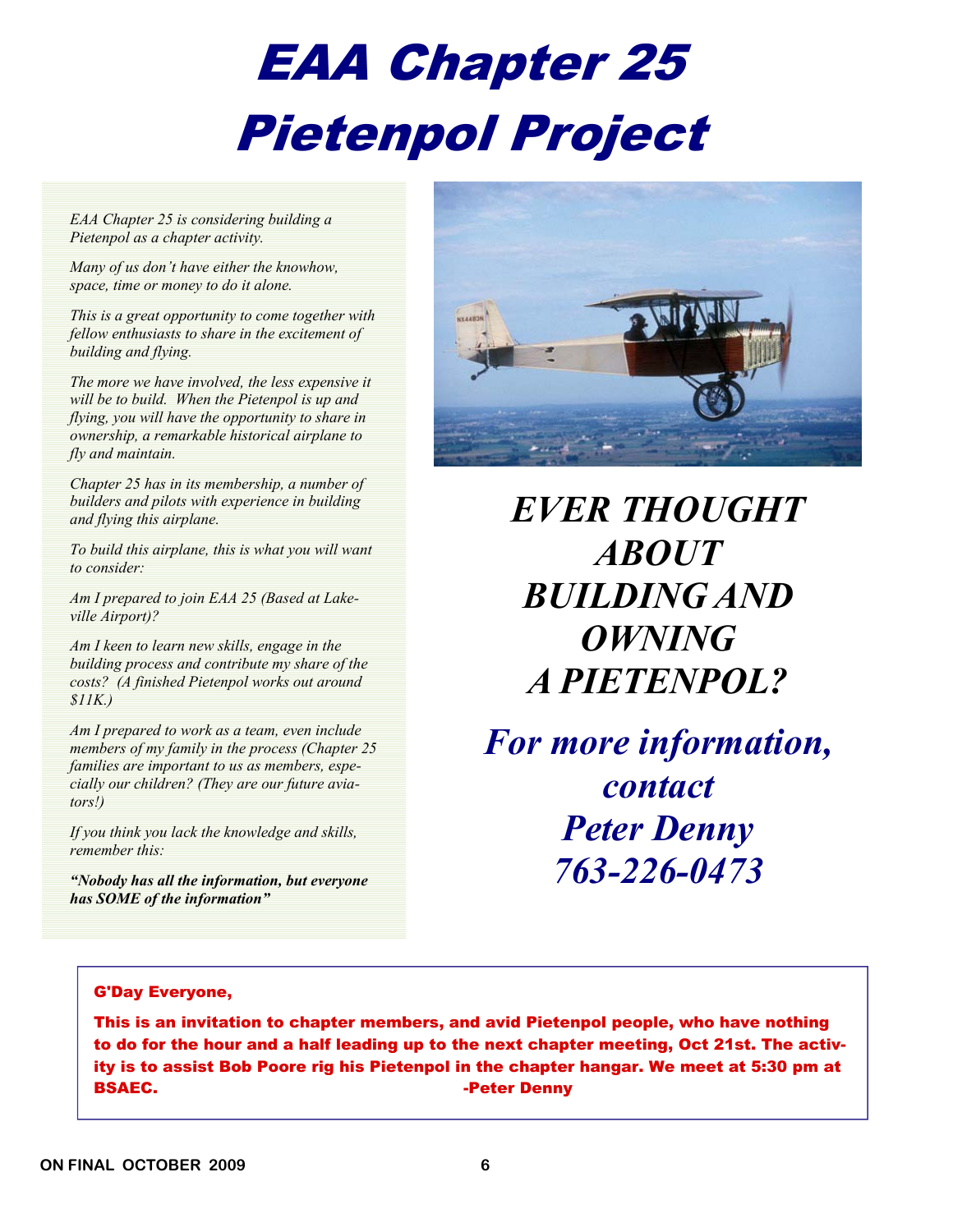## **Stuff for Sale/Wanted**

For Sale: Cont. 0200--100hp, 350 SMOH. Eng Mount off 150G and clean prop, Elwood Kruger 612 812 8317 kruec1040@yahoo.com

For Sale: 2024-T3 Sheets; 1 ea. - .020 4'x12', .025 4'x12', .016 3'x13', .032 4'x4'. \$1, sq/ft. Also smaller pieces. Monel Pop Rivits \$.05 ea. Latches - Hartwell H4600, \$3 ea. Call Jim Mayer (952) 469-2347.

PROJECT FOR SALE: 2001 KITFOX LITE SQUARED (Kitfox Model IV Tri-Gear) - Factory-rigged wings, Airfoiled tail, Conventional cowling, Electric elevator trim, Strut fairings. No engine. Asking \$10,000.

Ben Adamowski - badamowski@comcast.net - 952 949-2186.

For Sale: POWER TOW 12v aircraft tug, rated to 4700 lbs. Rigged for Cherokee/ Archer, cost \$1395 new, asking \$700.

952-929-8725, hhavir@nbs-inc.com - www.powertow.com

For Rent: Hangar space at Airlake. Lot 38G, sharing space with a Sonex and Stinson. \$200/mo. Call 651 423 4273 or email lisamadams@frontiernet.net

For Sale: 1948 Beech Bonanza 35. T.T.A.C. 2980, Engine 22 SMOH. Prop & all Accessories 22 since overhaul. New paint & leather interior. Tip tanks, dual controls, all new windows, cleveland brakes. Many mods. VFR radios. At KLVN. Asking \$48,000. Al Morphew 952-985-5910 612-961-1546

For Sale: 1973 Cessna 150L TTAF 3300, 700 SMOH. White w/blue stripe. Exterior 8/10, interior 8/10. Michael single Nav/Com radio, ModeC Xpndr. Fresh annual. Portable GPS included. \$18,000 firm, similar in trade-a-plane for 23-24. Gerald Mercier, gjmerci@aol.com 612/861-6921.

For Sale: 40' x44' hangar 32G at Airlake Airport. A/C building tools, many misc. parts. A/C oil & filter, welder/tanks, 1968 Cardinal wings & tail feathers. Call Phil & Betty Funk at 612-578-3017 for viewing.

For Sale: Hangar #30, 48'x50'—Winsted Municipal Airport 10D-40' Electric Bi-Fold door; Concrete floor; Mercury Vapor lighting; 11' x 13' Garage door. 320/834-2824 be35\_33\_captn@hotmail.com

For Rent: Heated hangar space at KMIC. Space has good lighting and use of microwave, refrigerator, bathroom, lounge, and hot/cold running water. Rent dependent on type of A/C or use. Space comes with resident AP, IA, EAA technical counselor, and A/C welder. Call 763-494-6993 evenings.

Wanted: I am working almost daily on my Fisher project. Down the road I will need some instruments. This will be a VFR setup. Engine will be a Subaru. Let me know if you have something I might be able to use. Contact philschaffer@usfamily.net

## Mystery Photo-who is this?



*Does this photo remind you of one of our Young Eagle pilots?* 

*Can you guess who this is?* 

*Come to the chapter meeting at Airlake on October 21st for the answer!!* 

*Directions on page 3*